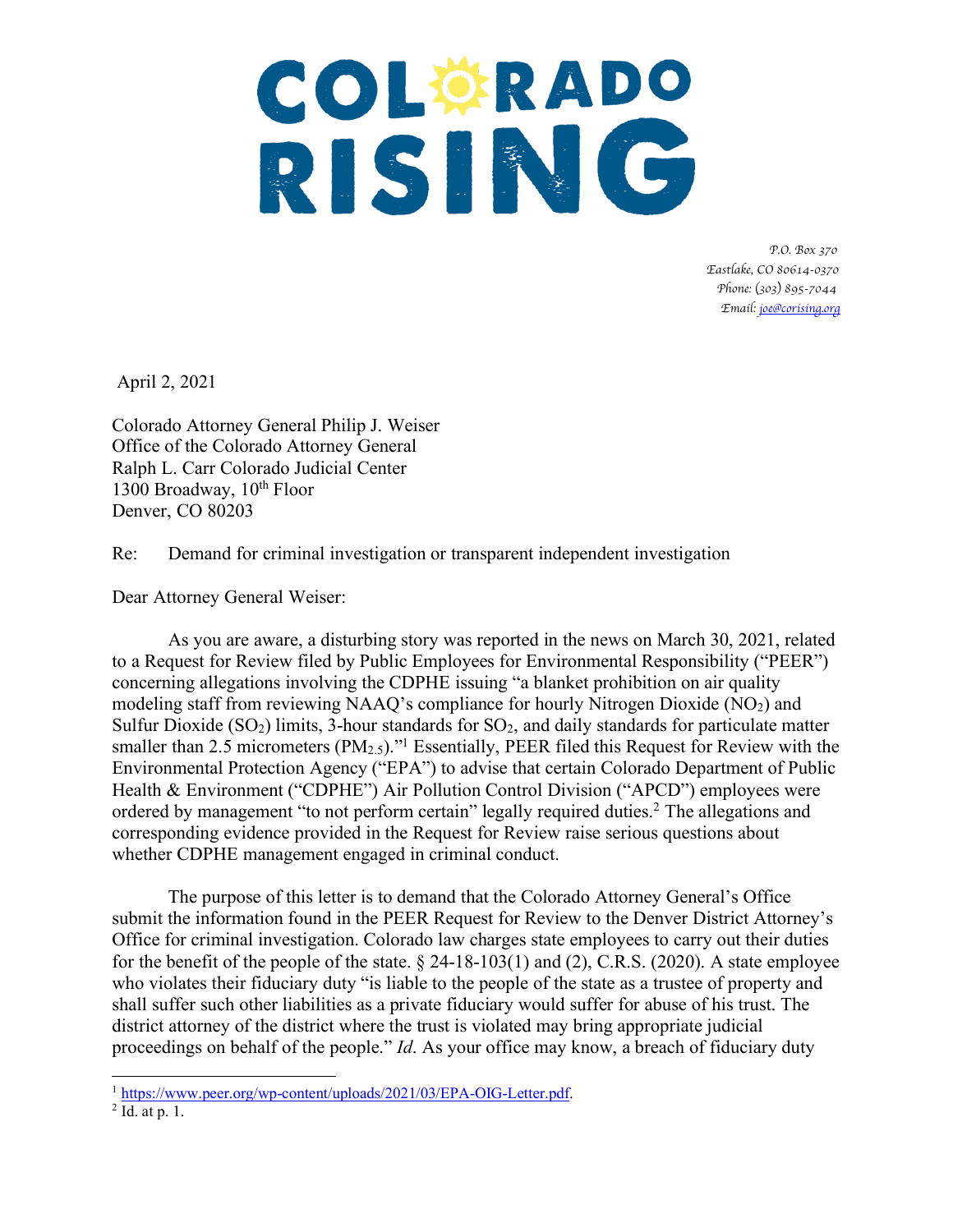also includes, among other things, a duty of loyalty. *Jet Courier Srvc., Inc. v. Mulei*, 771 P.2d 486, 492 (Colo. 1989).

If your office is not willing to refer this matter to the Denver District Attorney, please advise if your office is willing to conduct its own transparent independent investigation into the allegations raised in the Request for Review. It is incumbent upon our state's highest law enforcement officer to fully engage in an investigation of these charges against state employees, particularly since statutory duties were ignored that placed the public health and welfare at risk. One of the major duties of the Colorado Attorney General is to protect the rights of the public. *People ex rel. Ken Salazar v. Davidson*, 79 P.3d 1221, 1229 (Colo. 2003); *People ex rel. Miller v. Tool*, 35 86 P. 231, 235 (Colo. 1905) ("The state, in its sovereign capacity, by the very terms of its being, is intrusted with powers and duties to be exercised and discharged for the general welfare, and for the protection of the rights and liberties of its citizens.").

It would not be acceptable for the Colorado Attorney General's office to turn a blind eye to these allegations, particularly since numerous Coloradans and environmental organizations have spent hundreds of hours testifying in front of various commissions within the CDPHE and in front of the Colorado Oil and Gas Conservation Commission ("COGCC") about air quality and air quality monitoring, and have been ignored and maligned by appointed officials. The cat is now out of the bag demonstrating that state employees have placed their finger on the scale in favor of polluters and against the health and welfare or Coloradans.

Attorney General Weiser, please advise if your office is either willing to refer this matter for a criminal investigation to the Denver District Attorney, or, if your office is willing to conduct its own independent investigation into these allegations. We look forward to hearing your response on or before close of business on **April 9, 2021**. Should you have any questions, please do not hesitate to contact Joe Salazar, Executive Director of Colorado Rising, at (303) 895-7044. We appreciate your time and attention in this matter.

Sincerely, Jbeph A. Salazar

Xecutive Director, Colorado Rising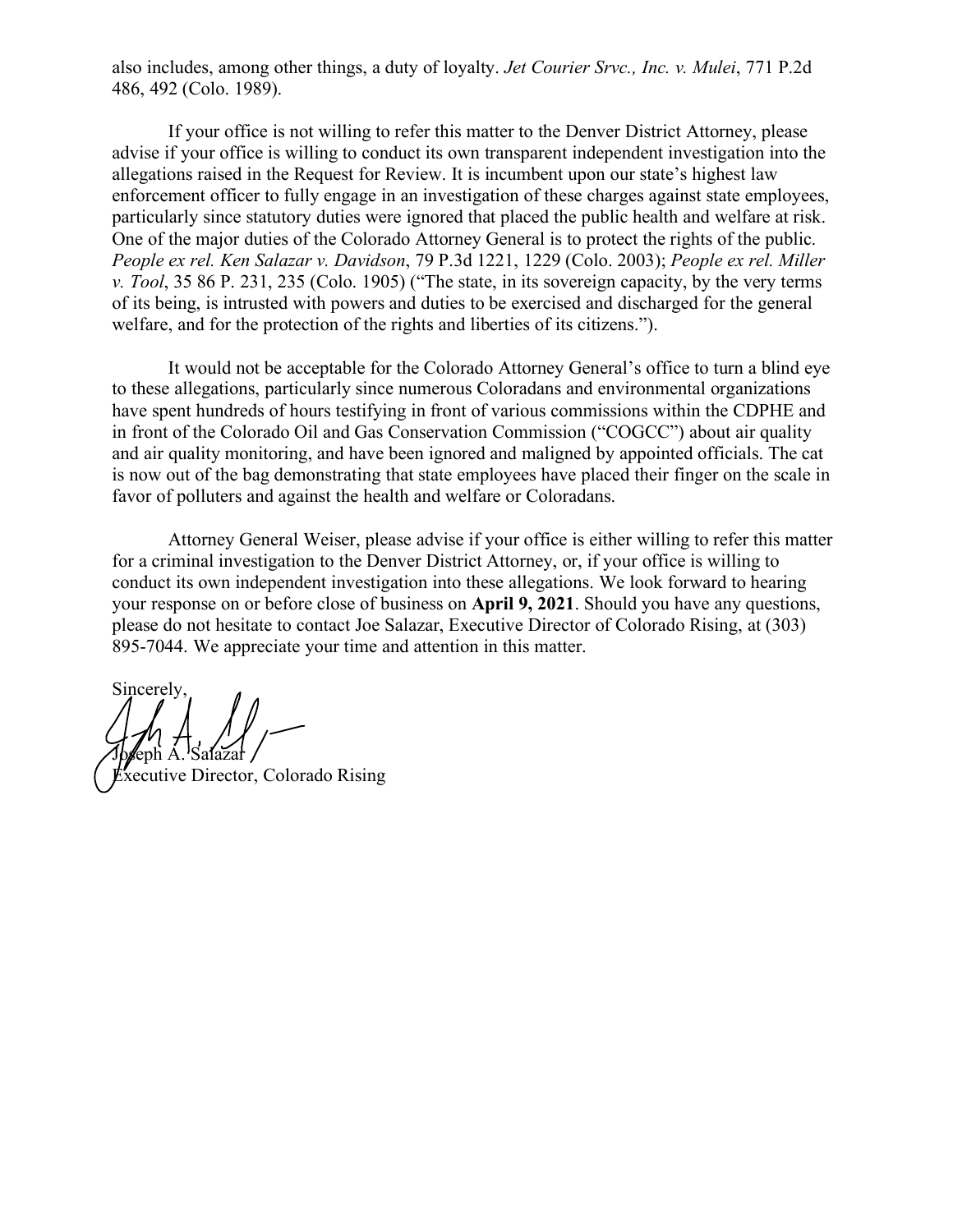**350 Colorado** Micah Parkin Executive Director

**Be the Change - Colorado** Barbara Mills-Bria Member

#### **Broomfield Health & Safety First** Neil Allaire

Co-Chair

#### **Citizens for a Healthy Community** Natasha Leger Executive Director

# **Climate Reality Denver Chapter** Patricia Kelley

Legislation Chair

## **Colliers Hill O&G Monitoring Group** Sandra Duggan Community Organizer

## **Colorado Democratic Party Energy & Environment Initiative** Elijah Lewis Outreach Director

## **Colorado Young Democrats** V. Ruth Baranowski

**Secretary** 

#### **COMaskerAid** Brian Loma Co-Owner

**Cultivando** Olga Gonzalez Executive Director

## **Community Collectives** Hermine Ngnomire President

**Darren O'Connor, LLC Esquire** 

**Denver DSA** Justin Way Ecosocialism Committee Chair

**DNC Member/Attorney at Law** Jeri Shepherd

**DNC Member** Radhika Nath

**Dr. Rochelle Dworet Cohen** Retired Pediatrician

#### **Earthworks** Andrew Klooster CO Field Advocate

**Empower Our Future** Leslie Glustrom

**Erie Protectors** Christiaan van Woudenberg Editor-in-Chief

**Front Range Residents for Environment, Safety and Health** Suzanne Cabral Community Advocate

**Grand Valley Citizens Alliance** Leslie Robinson **Chairperson** 

**GreenLatinos** Ean Tafoya Colorado Field Advocate

**Ground Organization for Latinos** John Edward Soto **Owner** 

**Human Race Clinging to Hope** Ronald Booth